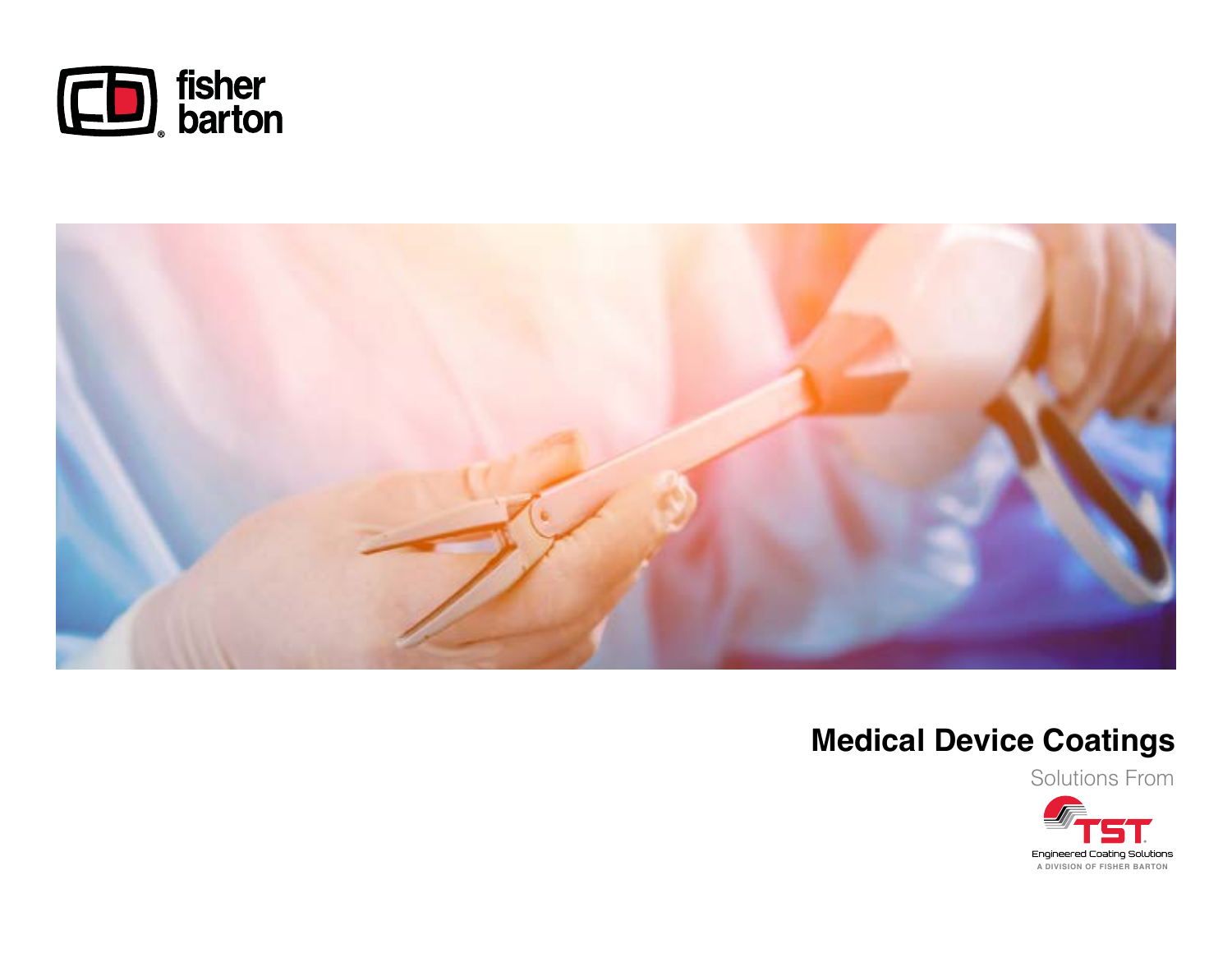## **Fisher Barton and TST**



TST Engineered Coating Solutions is a division of Fisher Barton that provides over 60 years of thermal spray coating, design, and development experience. Our expertise stems from our understanding of the environment in which the coating will be used. We then design the properties required to withstand the environment to exceed the component's specific needs.

TST offers unique coating technology for electrosurgical instruments. Through extensive materials engineering, a family of coatings have been developed to provide specific surface properties for these types of devices. With the implementation of these coatings, properties such as electrical insulation, thermal insulation, extreme wear resistance, anti-microbial properties and others can be engineered on specific device surfaces.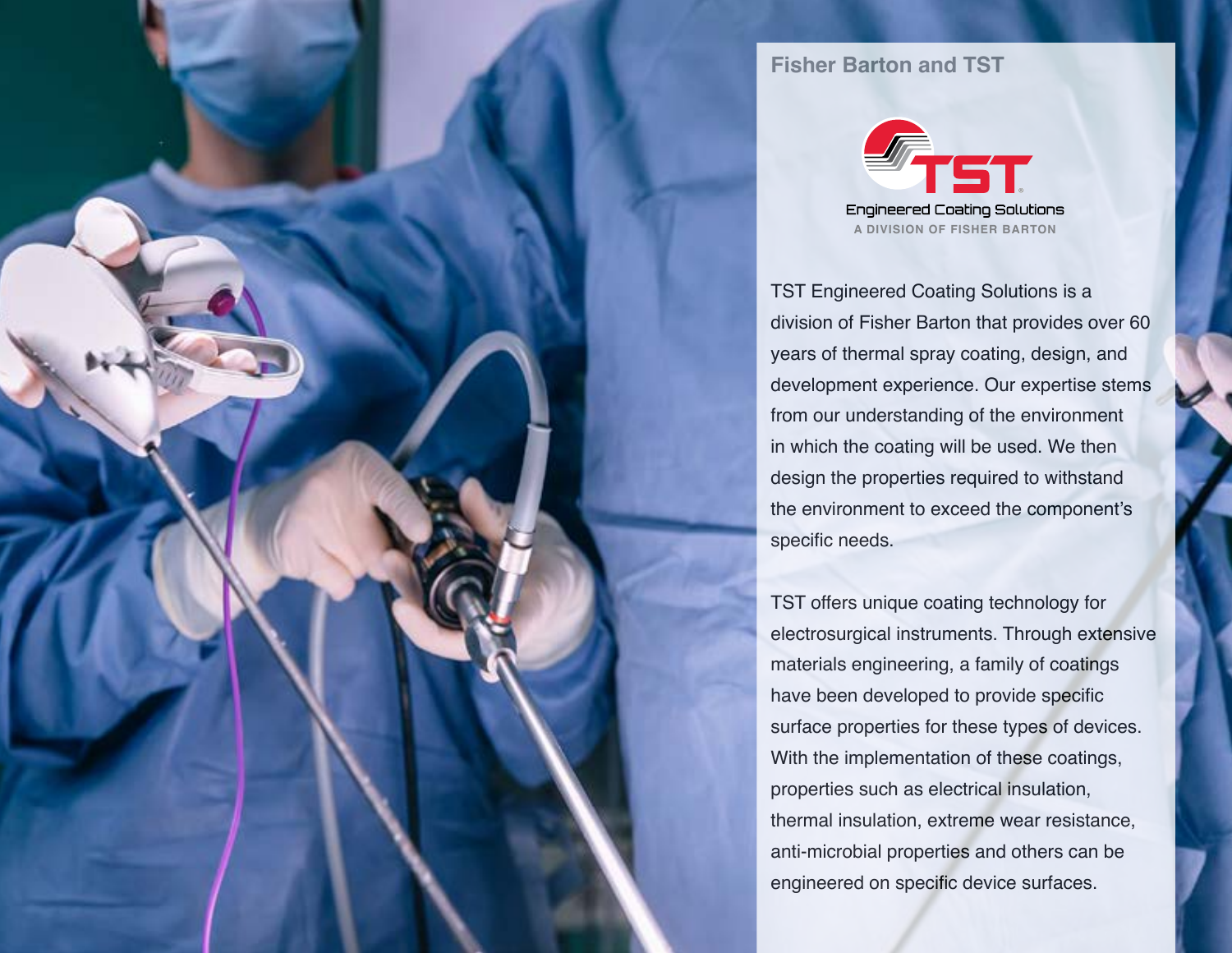## **Coatings Can Be Accurately Applied to Selective Surfaces**

## **Thermal Spray Coatings**

TST's coatings can be applied to a variety of materials including most metals, many polymers, and ceramics. The coatings can also be selectively applied to very specific surfaces with different geometries and sizes. Both large and very small surfaces can be selectively coated. The coating technology has coated millions of devices, providing critical surface properties for the devices function.

#### **Coating Accuracy**

Over the years, we have developed technologies to apply the coating only where it is needed on the part. We can coat an area as small as a few thousands of an inch with great consistency and accuracy.





**Dielectric coatings can be produced in fine and highly accurate detail. The above demonstration coupon shows coated areas as small as 0.012 in in diameter.**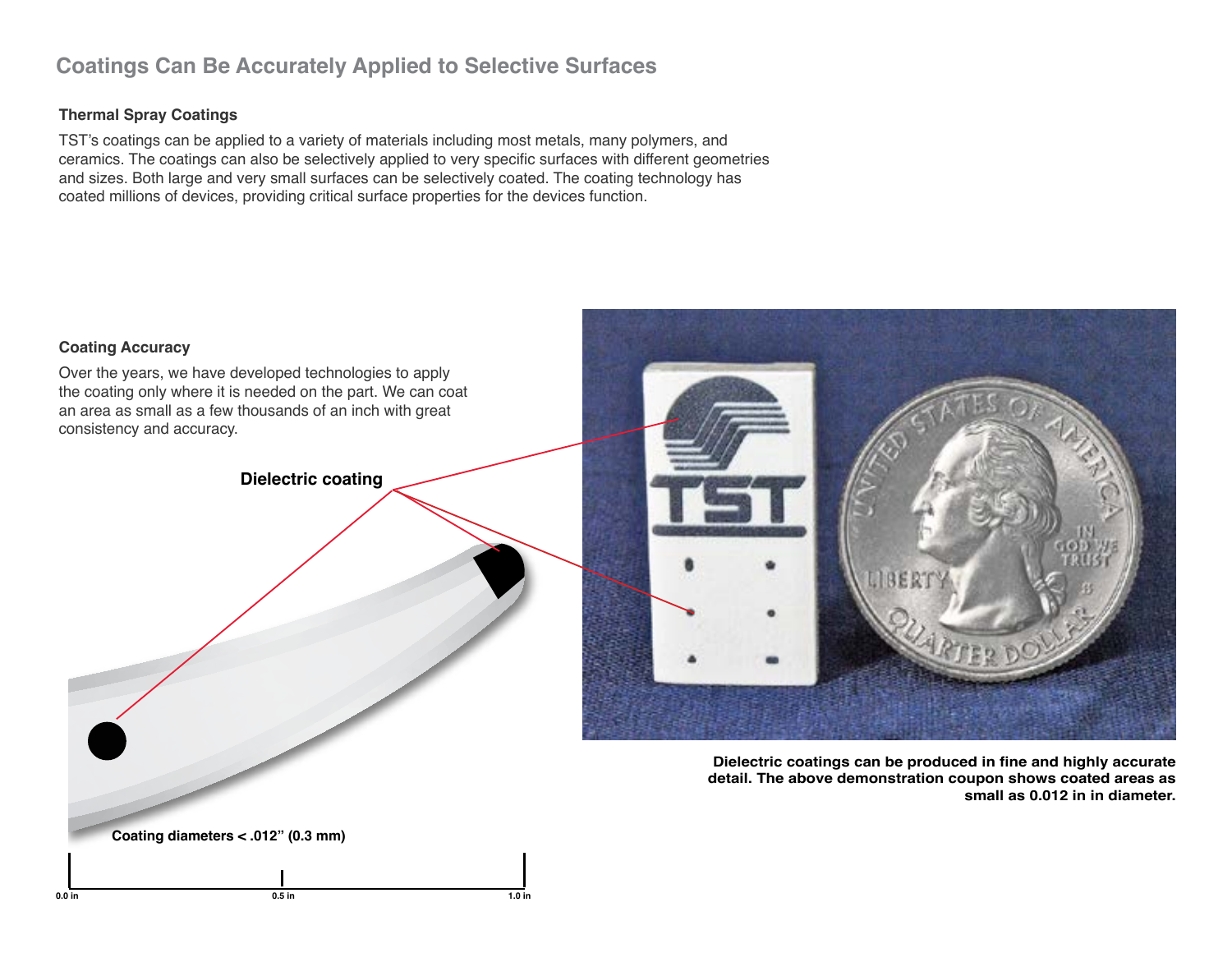

## **Coating Properties:**



**Medical device base metal**

Cross section of medical dielectric coating

## **Dielectric Coating Properties**

TST has developed a family of oxide ceramics coatings that provide electrical insulation for medical instruments. The coatings are engineered to provide specific dielectric properties to a variety of surfaces and components. In many cases these coatings can be deposited onto select surfaces with a high degree of accuracy. Some of the properties of these coatings include:

- Dielectric strengths as great as 1000 volts/ 0.001 in
- **Hardness greater than 900 Vickers**
- $\blacksquare$  High density with porosity levels less than 0.5%
- White, gray, or black color
- **Excellent adhesion with bond strengths of** ≥ 8,000 psi
- Coating thickness from 0.001-0.020 inch
- **High compressive strength**
- **Effective dielectric properties over a wide** range of temperatures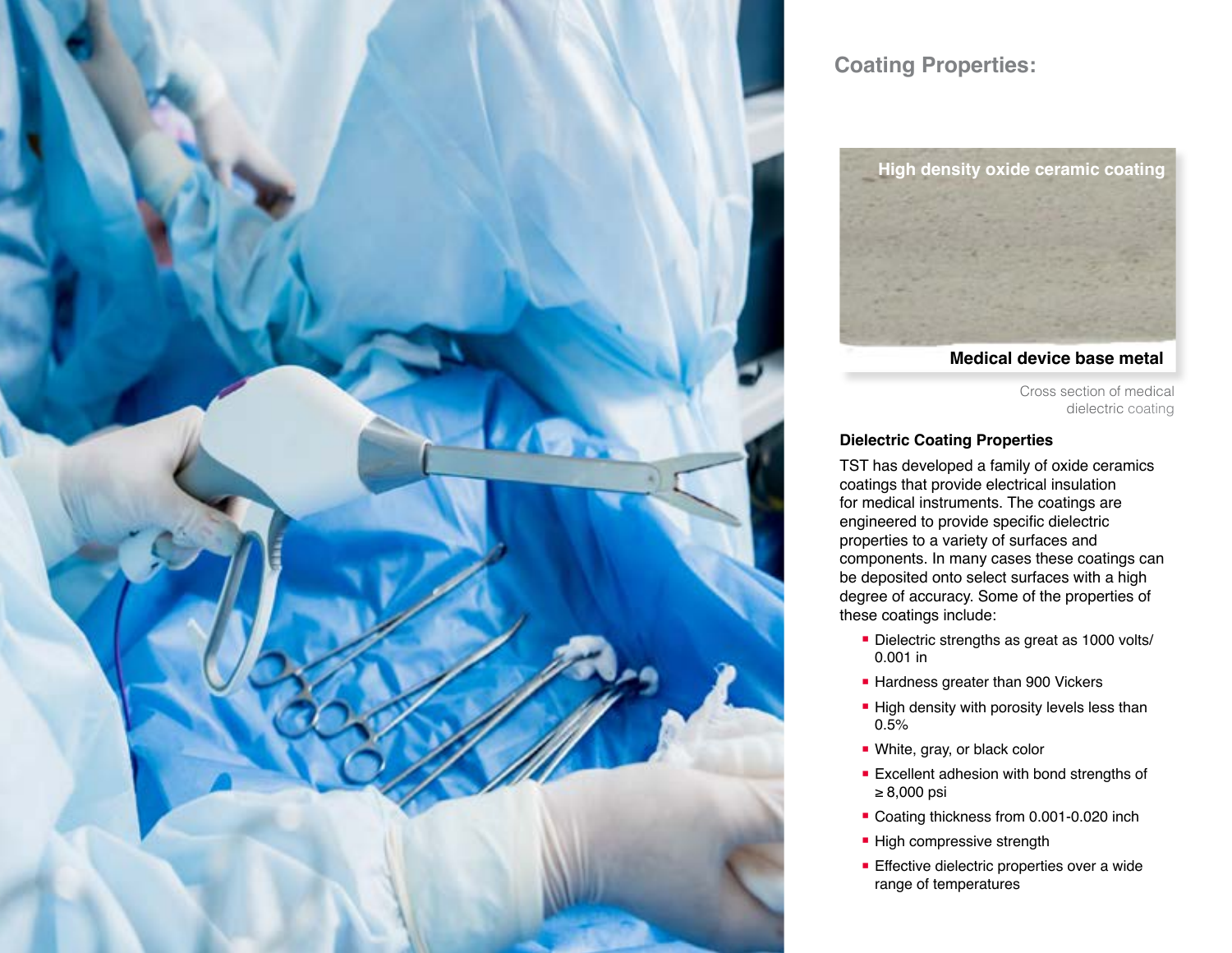## **Engineered to Provide Many Other Surface Characteristics**







Wear resistant carbide coating cross section

#### **Wear Resistance**

Coatings comprised of oxide ceramics, carbides, or hard metals can be deposited on medical device surfaces to provide extreme wear resistant properties. These coatings with hardness's as high as 1500 Vickers can greatly improve the life of critical surfaces by preventing wear.

- Hardness: 1200-1300 Vickers
- Coating density ≥ 99.5%
- Coating adhesion >12,000 psi measured by ASTM C633 testing

#### **Thermal Insulation/Heat Management**

Thermal barrier coatings originally engineered for use in aerospace engines can be used to provide thermal insulation to surfaces of medical devices. These coatings are comprised of oxide ceramics. The thermal conductivity of these coatings can be controlled by the composition of the coating chemistry and the structure of the coating. Thermal conductivity can be engineered to be as low as 0.5 W/(m K) through controlling coating chemistry and coating deposition parameters. These coatings can also be selectively applied onto a specific surface requiring thermal protection or insulation.

**Thermal barrier coatings used to <b>***steel or plastic* and **steel or plastic protect high temperature aerospace engine components can be used to manage heat for medical devices**

#### **Anti-Microbial**

Several coating alloys typically containing high contents of copper can be produced to provide anti-microbial surfaces. These coatings have proven to effectively kill many types of contagious viruses. These coatings can be applied to large and small surfaces to help prevent the spreading of viruses and bacterial infections.

> **CDC/NIH study shows Corona virus is killed within 4 hours on copper coated surface compared to 2-3 days on stainless**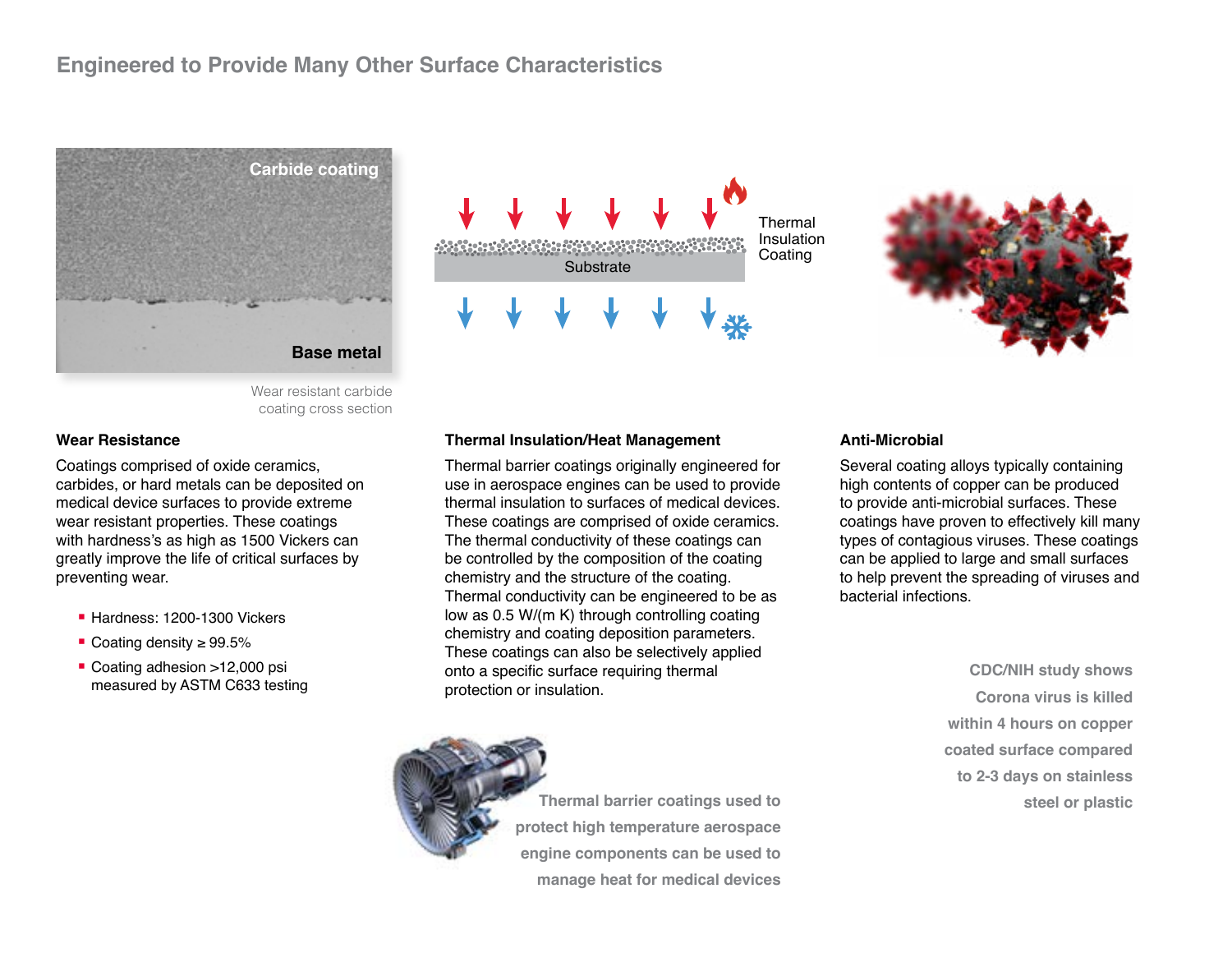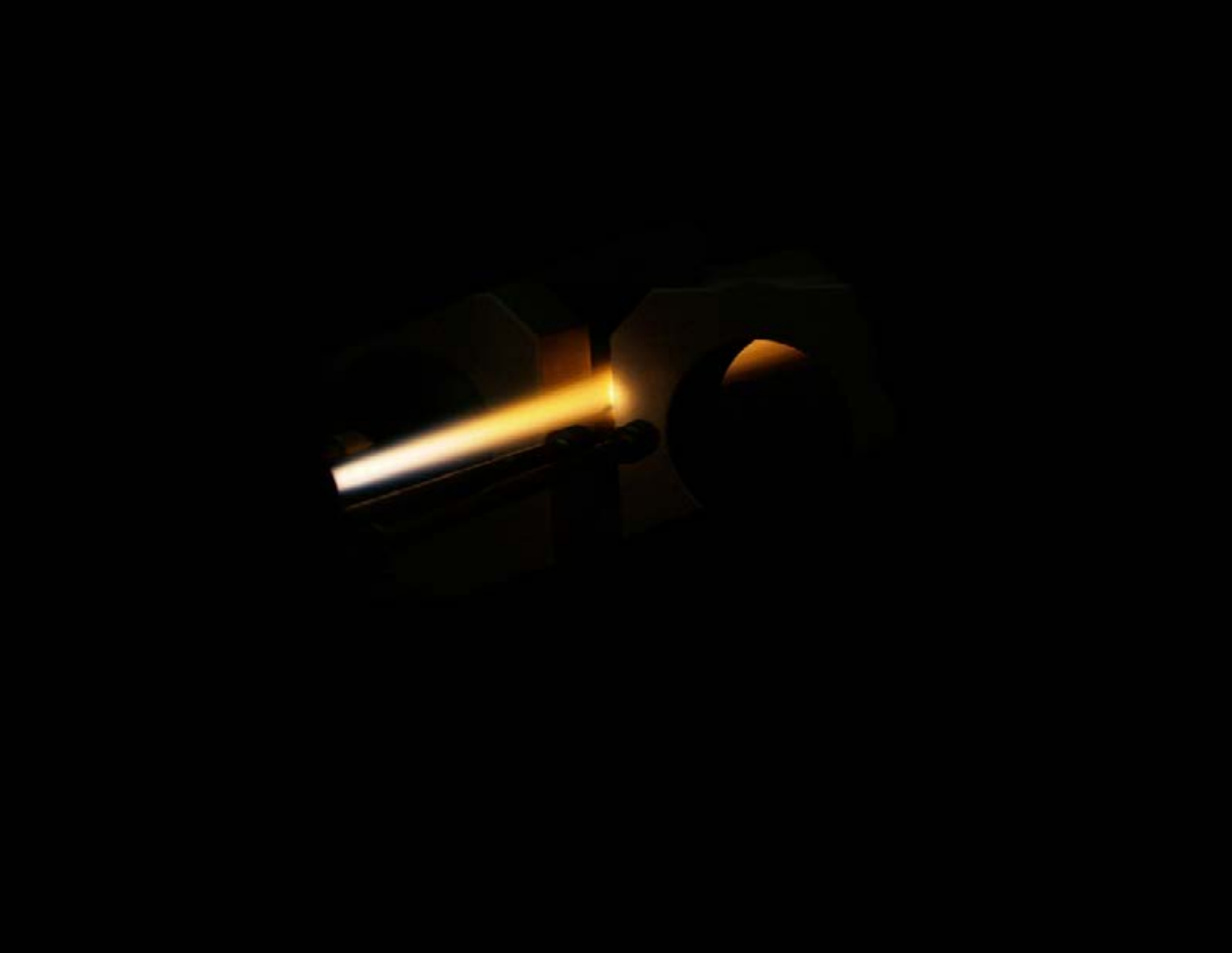## **Surface Engineering Technologies**

TST provides surface engineering solutions for many of our customers components used in a variety of industries. These solutions are uniquely developed with a combination of materials engineering and the understanding of the thermal processes and their capabilities. When a new surface engineering project is introduced by one of our customers, our materials engineers will work closely with the customer to fully understand the components surface properties that are desired, along with the operating environment of the part. Next, our engineers will select the materials that can produce the preferred surface characteristics. These materials will then be paired with the correct thermal spray process that can be used to maximize the desired surface characteristics.

Coating properties such as porosity content, adhesion, oxidation, hardness, and microstructure are metallurgically examined during the coating development to assure the optimum coating structure is produced. When the successful surface solution is engineered, it can then be reproduced in volume production. Engineered process automation and quality control measures assure the coatings are repeatably manufactured over the life of the coated component.